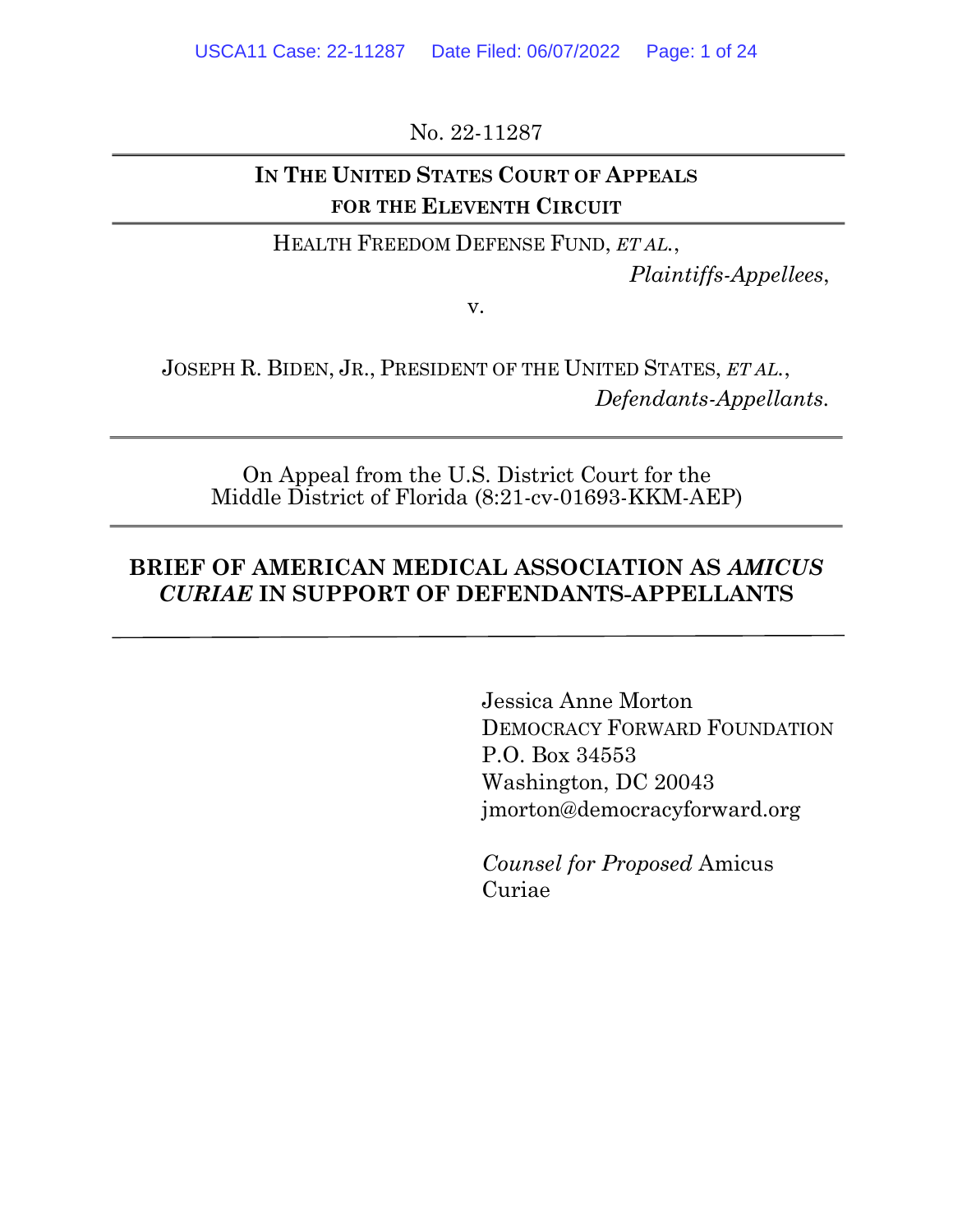*Health Freedom Defense Fund* v. *Biden*, No. 22-11287 USCA11 Case: 22-11287 Date Filed: 06/07/2022 Page: 2 of 24

### **CERTIFICATE OF INTERESTED PERSONS AND CORPORATE DISCLOSURE STATEMENT**

Pursuant to Eleventh Circuit Rule 26.1-1, counsel for Proposed *Amicus* certifies that, to the best of their knowledge, the Certificate of Interested Persons filed by Defendants-Appellants in their May 31, 2022 opening brief contains a correct complete list of the people and entities that have an interest in the outcome of this appeal, other than the following additions:

American Medical Association

Democracy Forward Foundation.

The American Medical Association is a non-profit entity and has no parent corporation. No publicly owned corporation owns 10% or more of the stocks of the AMA.

Democracy Forward Foundation is a non-profit entity and has no parent corporation. No publicly owned corporation owns 10% or more of the stocks of Democracy Forward Foundation.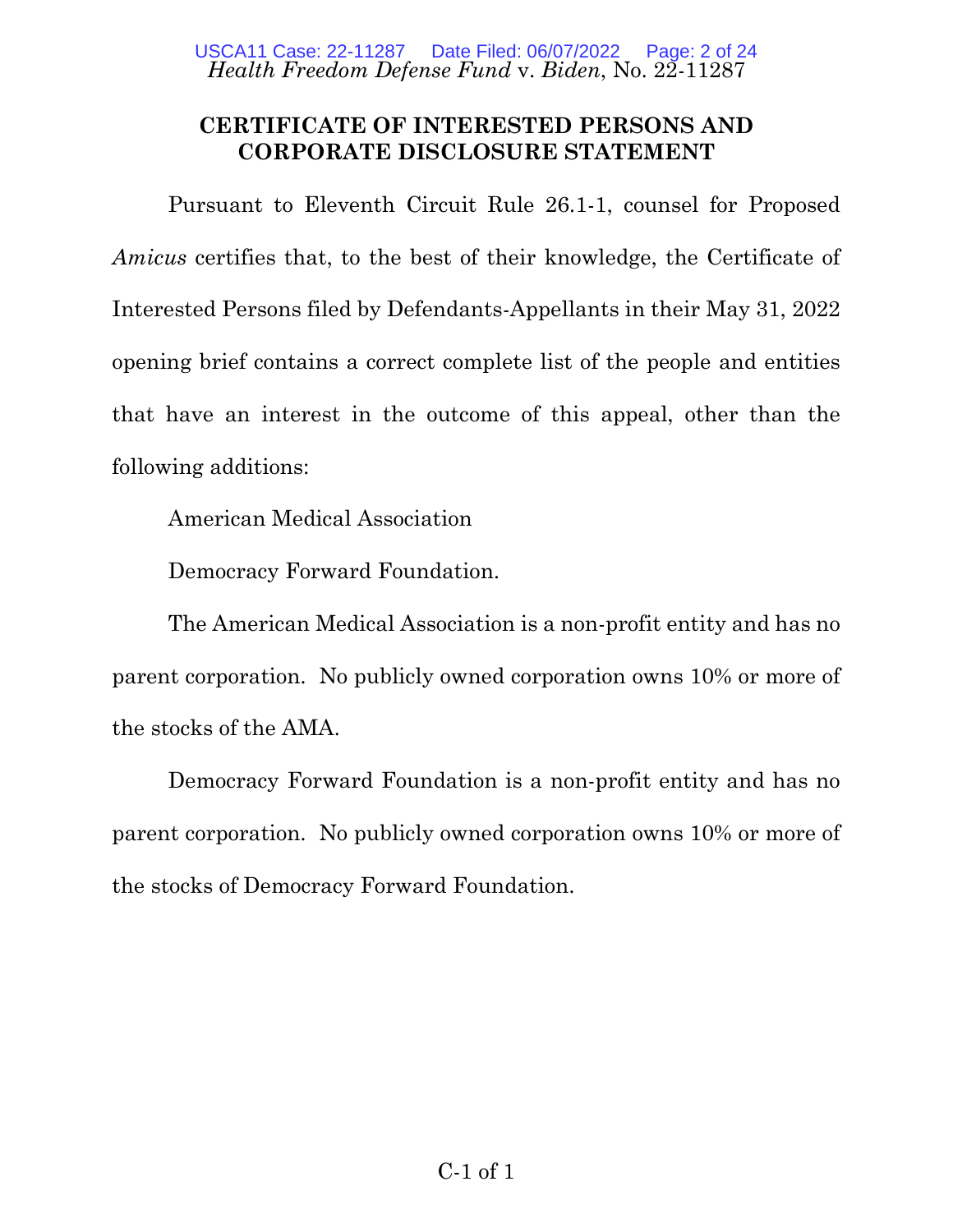# **TABLE OF CONTENTS**

| Ι. |                                                                                                                               |  |
|----|-------------------------------------------------------------------------------------------------------------------------------|--|
| П. | Masks provide a safe and effective means of reducing SARS-CoV-2                                                               |  |
|    | III. Public health authorities such as the CDC are particularly well<br>placed to make public health decisions under evolving |  |
|    |                                                                                                                               |  |
|    |                                                                                                                               |  |
|    |                                                                                                                               |  |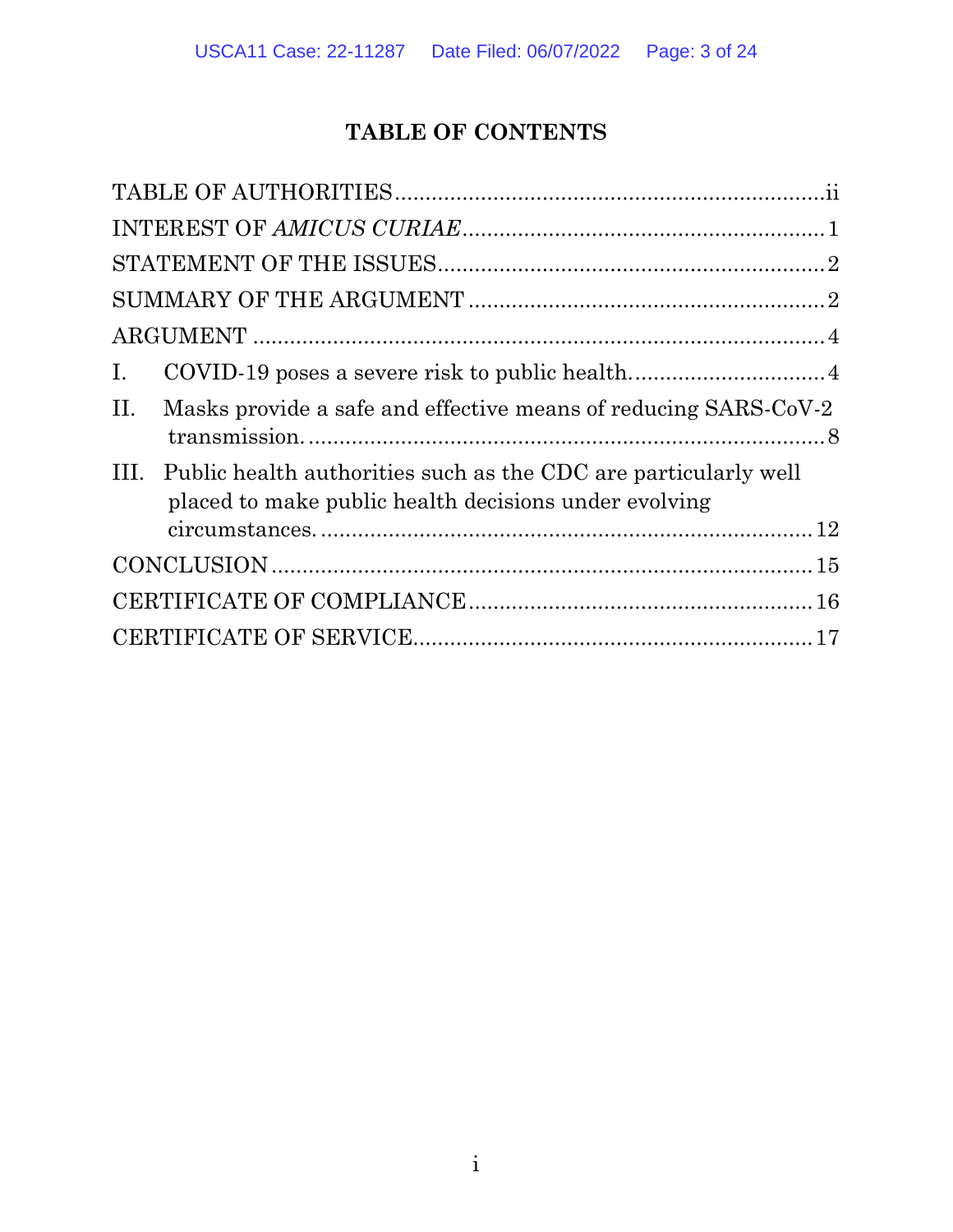# **TABLE OF AUTHORITIES**

<span id="page-3-0"></span>

| <b>Statutes</b>                                                                                                                                                                                                                               | Page(s) |
|-----------------------------------------------------------------------------------------------------------------------------------------------------------------------------------------------------------------------------------------------|---------|
|                                                                                                                                                                                                                                               |         |
| <b>Other Authorities</b>                                                                                                                                                                                                                      |         |
| Ziyad Al-Aly et al., <i>Long COVID After Breakthrough SARS</i><br>CoV-2 Infection, Nature Med. (2022),                                                                                                                                        |         |
| AMA, Full Commitment by our AMA to the Betterment and<br>Strengthening of Public Health Systems D-440.922 (2021),                                                                                                                             |         |
| AMA, Preliminary findings on COVID vaccine for kids under<br>5 with Andrea Garcia, JD, MPH (May 25, 2022)<br>$(\text{transcript available at \textit{https://bit.ly/3LWAMxC})}.\dots.\dots.\dots.\dots.\dots.\dots.\dots.7$                   |         |
| Am. Hosp. Ass'n, Transportation and the Role of Hospitals                                                                                                                                                                                     |         |
| Kelly E. Anderson et al., Reports of Forgone Medical Care<br>Among US Adults During the Initial Phase of the COVID-<br>19 Pandemic, 4 JAMA Network Open e2034882 (2021),                                                                      |         |
| Kristin L. Andrejko et al., <i>Effectiveness of Face Mask or</i><br>Respirator Use in Indoor Public Settings for Prevention of<br>SARS-CoV-2 Infection—California, February–December<br>2021, 71 Morbidity & Mortality Wkly. Rep. 212 (2022), |         |
| Kristin L. Andrejko et al., <i>Predictors of Severe Acute</i><br>Respiratory Syndrome Coronavirus 2 Infection Following<br>High-Risk Exposure, Clinical Infectious Diseases (2021),                                                           |         |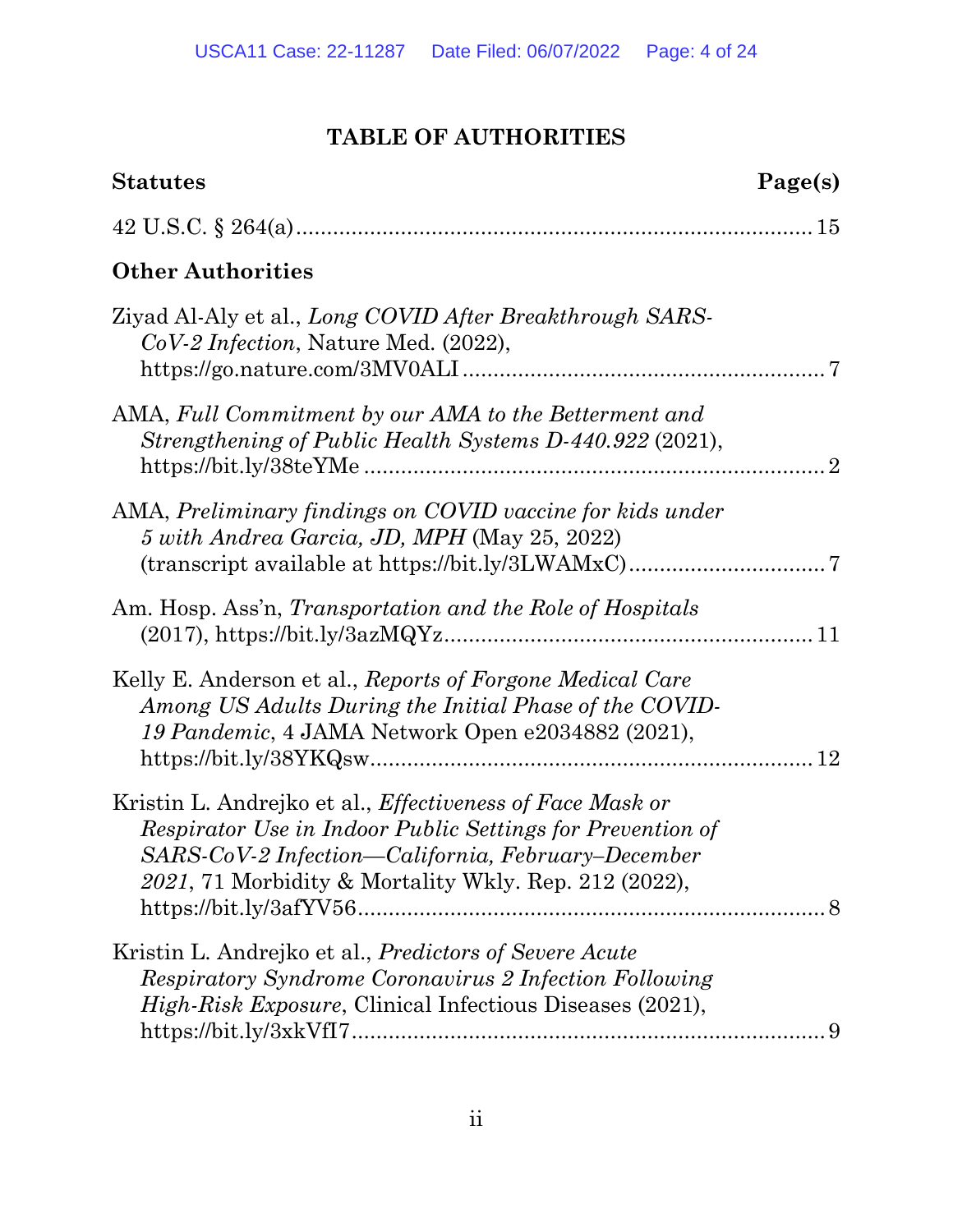| Gholamhossein Bagheri et al., An Upper Bound on One-to-<br>One Exposure to Infectious Human Respiratory Particles,                                                                  |
|-------------------------------------------------------------------------------------------------------------------------------------------------------------------------------------|
| Laura Barrie Smith et al., The Effects of a Public<br>Transportation Expansion on No-Show Appointments, 57<br>Health Servs. Research 472 (2022), https://bit.ly/3PO4V5r  11         |
| Lara Bull-Otterson et al., <i>Post-COVID Conditions Among</i><br>Adult COVID-19 Survivors Aged 18–64 and $\geq 65$ Years —<br>United States, March 2020–November 2021, 71 Morbidity |
| CDC, COVID Data Tracker (June 7, 2022),                                                                                                                                             |
| CDC, COVID Data Tracker Weekly Review (June 3, 2022),                                                                                                                               |
| CDC, Delta Variant: What We Know About the Science (Aug.                                                                                                                            |
| CDC, Disease Burden of Flu (Jan. 7, 2022),                                                                                                                                          |
| CDC, Science Brief: Use of Masks to Control the Spread of                                                                                                                           |
| CDC, Trends in Number of COVID-19 Cases and Deaths in<br>the US Reported to CDC, by State/Territory (last visited                                                                   |
| CDC, Use and Care of Masks (Feb. 25, 2022),                                                                                                                                         |
| CDC, Use of Cloth Masks to Control the Spread of SARS-                                                                                                                              |
| CDC, Variant Proportions (June 7, 2022),                                                                                                                                            |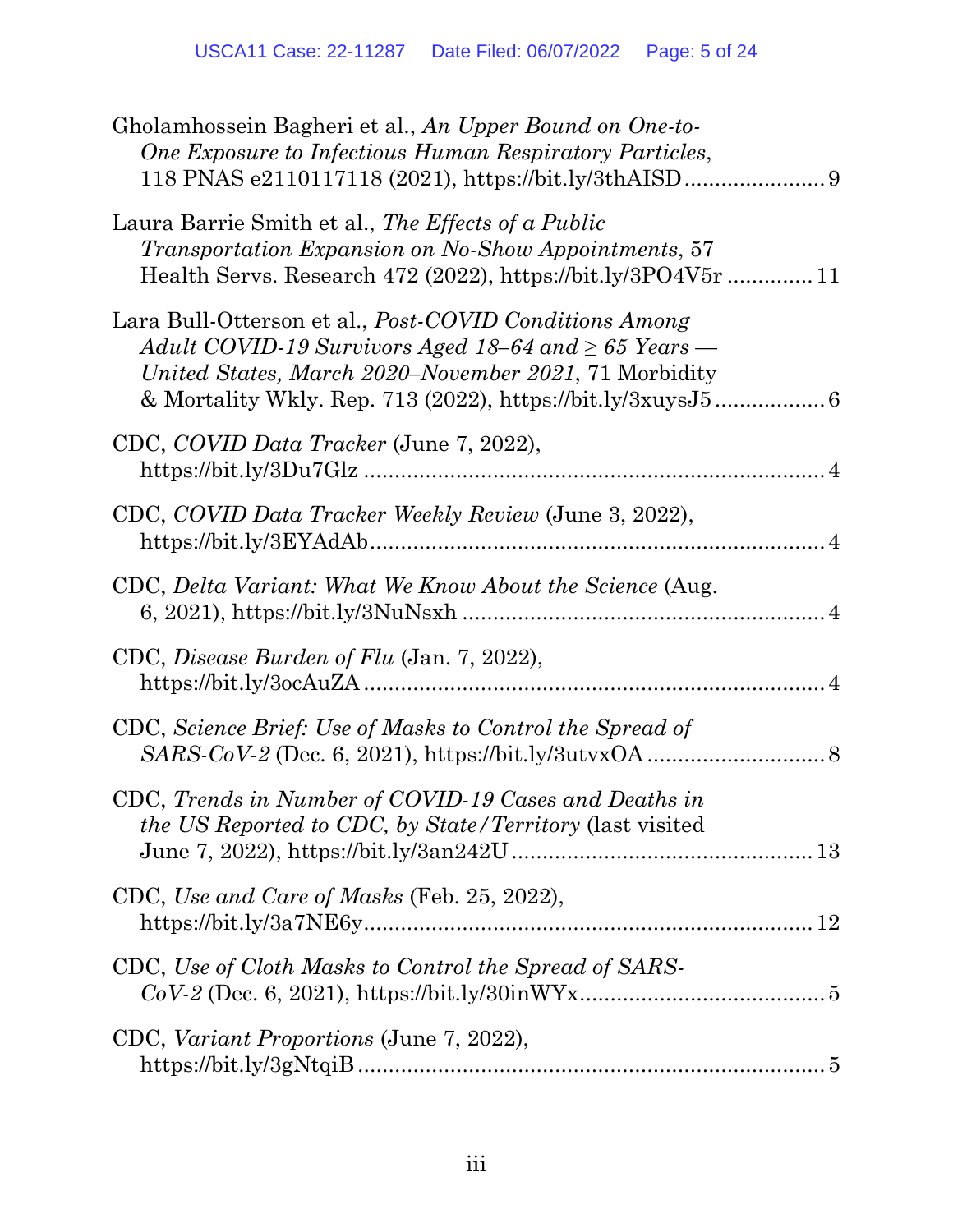| Gen. Order No. 53 (11th Cir. Dec. 27, 2021),<br>14                                                                                                                                                                   |  |
|----------------------------------------------------------------------------------------------------------------------------------------------------------------------------------------------------------------------|--|
| Destin Groff et al., Short-term and Long-term Rates of Postacute<br>Sequelae of SARS-CoV-2 Infection: A Systematic Review, 4<br>JAMA Network Open e2128568 (2021),                                                   |  |
| Donggyun Ku et al., Safe Traveling in Public Transport<br><i>Amid COVID-19</i> , 7 Sci. Advances eabg3691 (2021),<br>10                                                                                              |  |
| Kamil Litwinowicz et al., Bayesian Network Meta-Analysis of<br>Face Masks' Impact on Human Physiology, 12 Sci. Reps.                                                                                                 |  |
| Smriti Mallapaty, COVID-19: How Omicron Overtook Delta<br><i>in Three Charts</i> , Nature (Mar. 10, 2022),                                                                                                           |  |
| Apoorva Mandavilli, C.D.C. Internal Report Calls Delta<br><i>Variant as Contagious as Chickenpox, N.Y. Times (Jul. 30,</i>                                                                                           |  |
| Tanaya Shree et al., CD20-Targeted Therapy Ablates De<br>Novo Antibody Response to Vaccination but Spares<br><i>Preestablished Immunity</i> , 3 Blood Cancer Discovery 95                                            |  |
| Samina T. Syed et al., <i>Traveling Towards Disease</i> :<br><i>Transportation Barriers to Health Care Access, 38 J.</i>                                                                                             |  |
| Maxime Taquet, et al., 6-Month Neurological and Psychiatric<br>Outcomes in 236379 Survivors of COVID-19: A<br>Retrospective Cohort Study Using Electronic Health<br><i>Records</i> , 8 Lancet Psychiatry 416 (2021), |  |
|                                                                                                                                                                                                                      |  |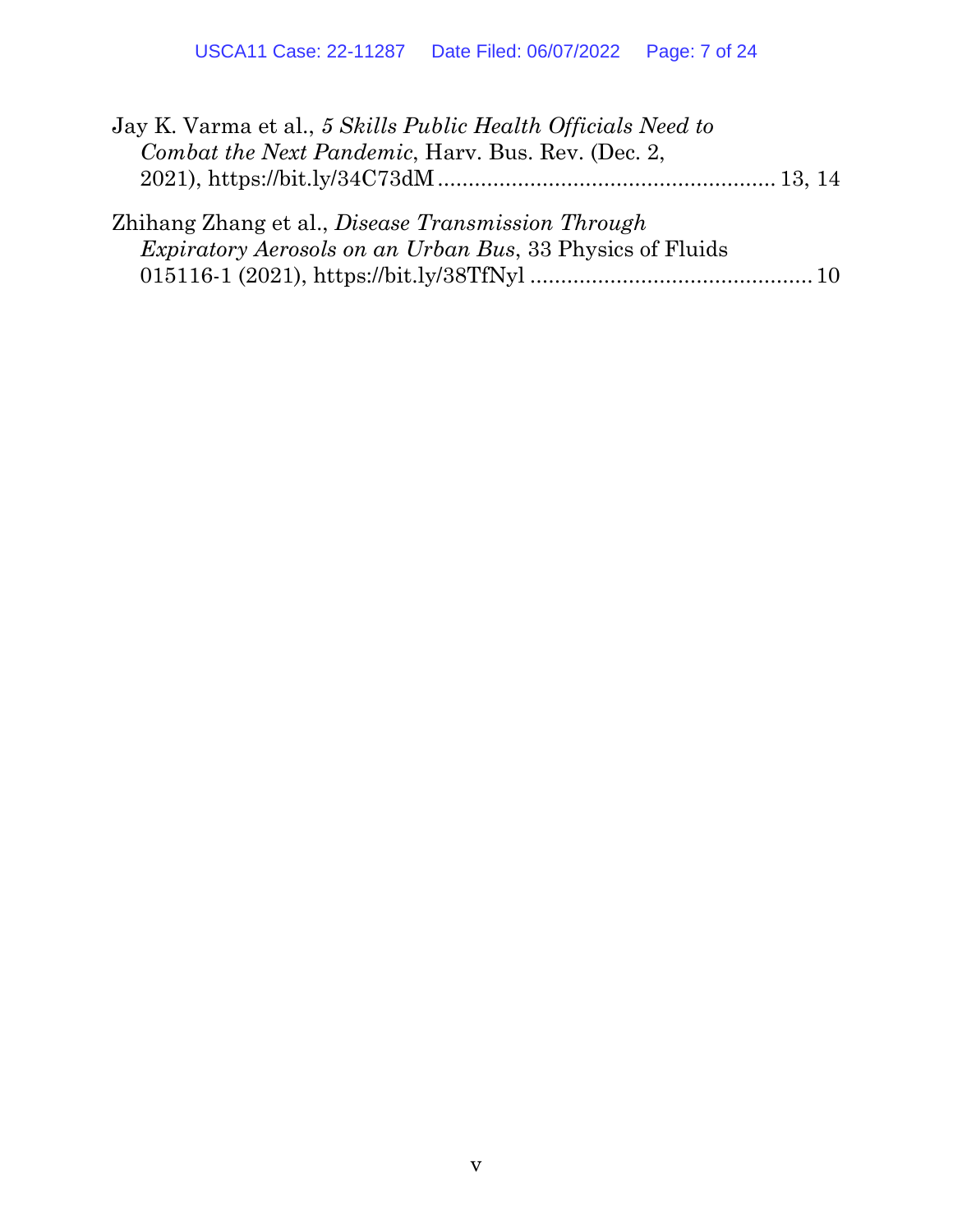#### **INTEREST OF** *AMICUS CURIAE***[1](#page-7-1)**

<span id="page-7-0"></span>The American Medical Association is the largest professional association of physicians, residents, and medical students in the United States. Additionally, through state and specialty medical societies and other physician groups seated in its House of Delegates, substantially all physicians, residents, and medical students in the United States are represented in the AMA's policy-making process. The AMA was founded in 1847 to promote the art and science of medicine and the betterment of public health, and these remain its core purposes.

AMA members practice in every medical specialty and in every state. They accordingly have a strong interest in providing evidencebased guidance on public health issues and working to reduce the spread of contagious illnesses. Specifically, the AMA has adopted a policy to "work with the Federation [of Medicine] and other stakeholders to strongly support the legal authority of health officials to enact reasonable, evidence-based public health measures, including mandates,

<span id="page-7-1"></span><sup>1</sup> *Amicus* certifies that no party's counsel authored this brief in whole or in part, no party or party's counsel contributed money intended to fund this brief, and no person other than *amicus*, its members, and its counsel contributed money intended to fund this brief.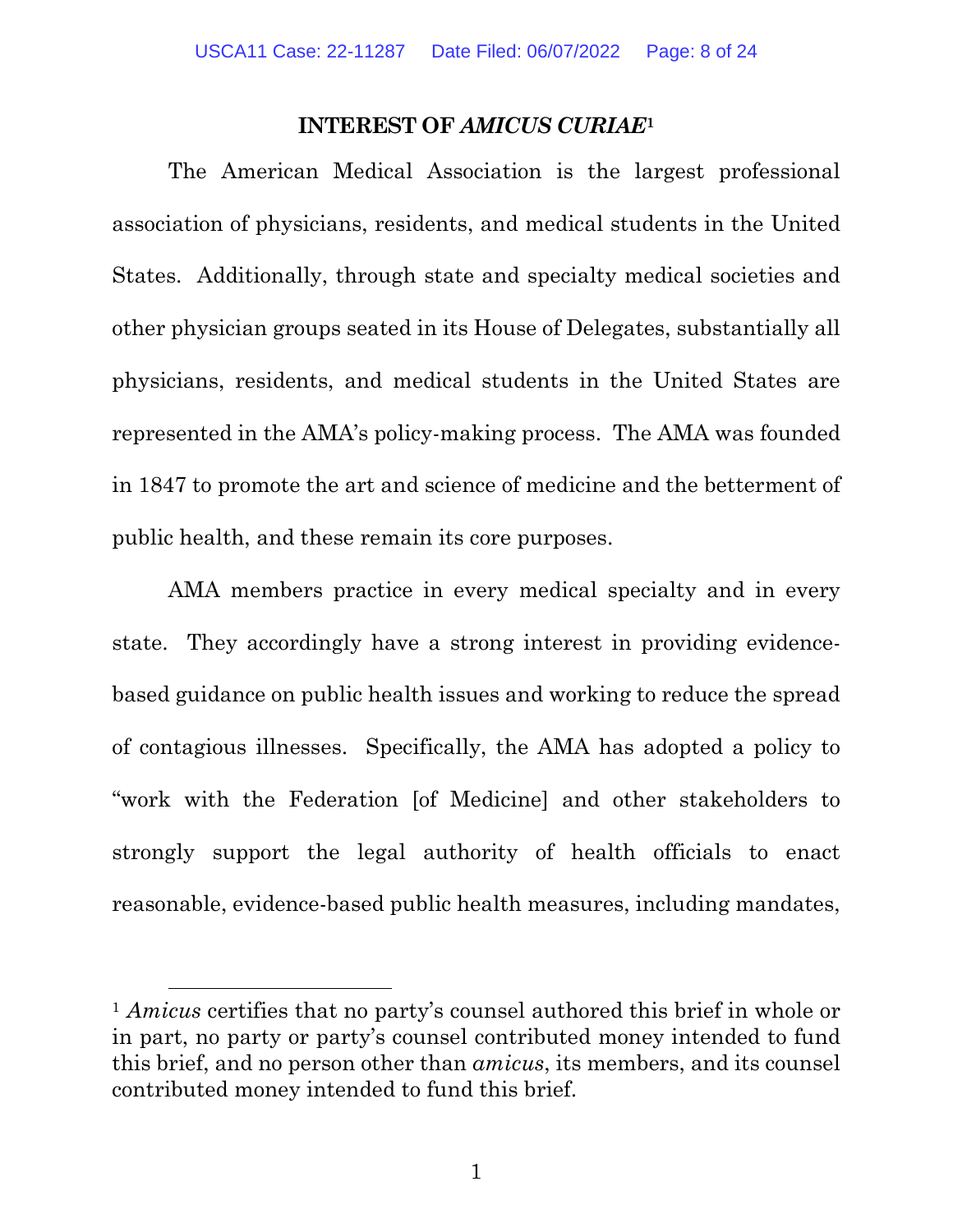when necessary to protect the public from serious illness, injury, and death and actively oppose efforts to strip such authority from health officials."[2](#page-8-2)

#### **STATEMENT OF THE ISSUES**

<span id="page-8-0"></span>Whether this Court should reverse the district court's order vacating the Centers for Disease Control and Prevention's mask mandate, given the CDC's statutory responsibility to prevent the transmission of communicable diseases and the efficacy of face masks in preventing the transmission of SARS-CoV-2, the virus that causes COVID-19.

### **SUMMARY OF THE ARGUMENT**

<span id="page-8-1"></span>The United States remains in an ongoing public health emergency. SARS-CoV-2 has wreaked havoc in communities across the country, taxed hospitals to the point of rationing care, upended the lives of

2

<span id="page-8-2"></span><sup>2</sup> AMA, *Full Commitment by our AMA to the Betterment and Strengthening of Public Health Systems D-440.922* (2021), https://bit.ly/38teYMe.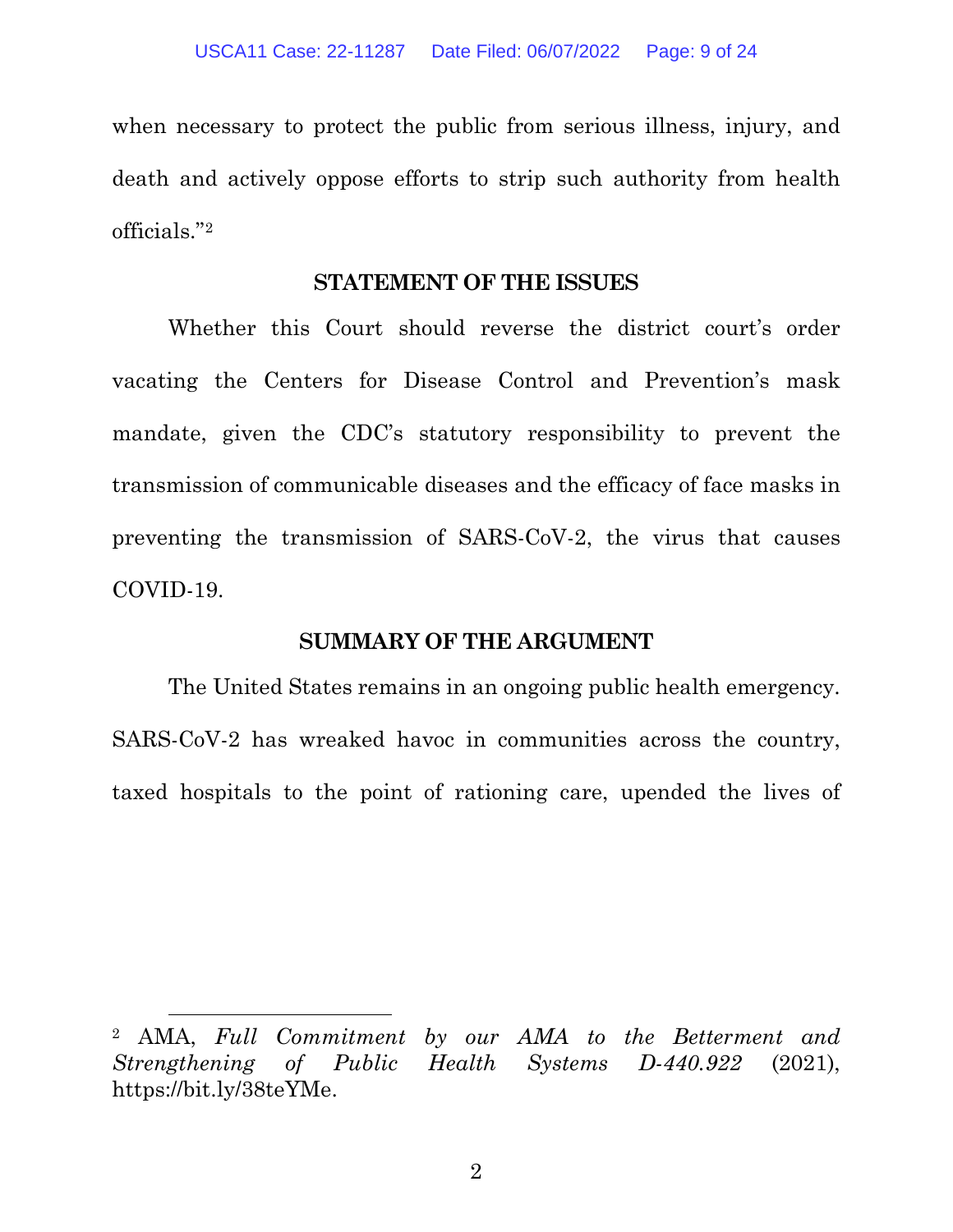countless families, and killed over one million people in the United States.

Controlling the COVID-19 pandemic and protecting the lives of Americans requires a layered prevention strategy. This is particularly important at a time when many are seeking to return to "normal" life as seamlessly as possible. The CDC's decision to require that masks be worn in public transportation settings, when case counts merit additional precaution, is a reasonable judgment to curb the spread of COVID-19, protect those at highest risk, and permit them to participate in public life. And the CDC may reasonably change that judgment as circumstances alter in the future.

For more than two years, the American Medical Association has monitored the COVID-19 pandemic and advocated for evidence-based public health measures to reduce the risk of SARS-CoV-2. AMA's extensive review of the medical literature demonstrates that masks provide a safe and effective means of preventing the spread of SARS-CoV-2 on public transportation and in transportation hubs. Issuing such requirements thus falls within the CDC's core mission of preventing the transmission of communicable disease and protecting public health.

3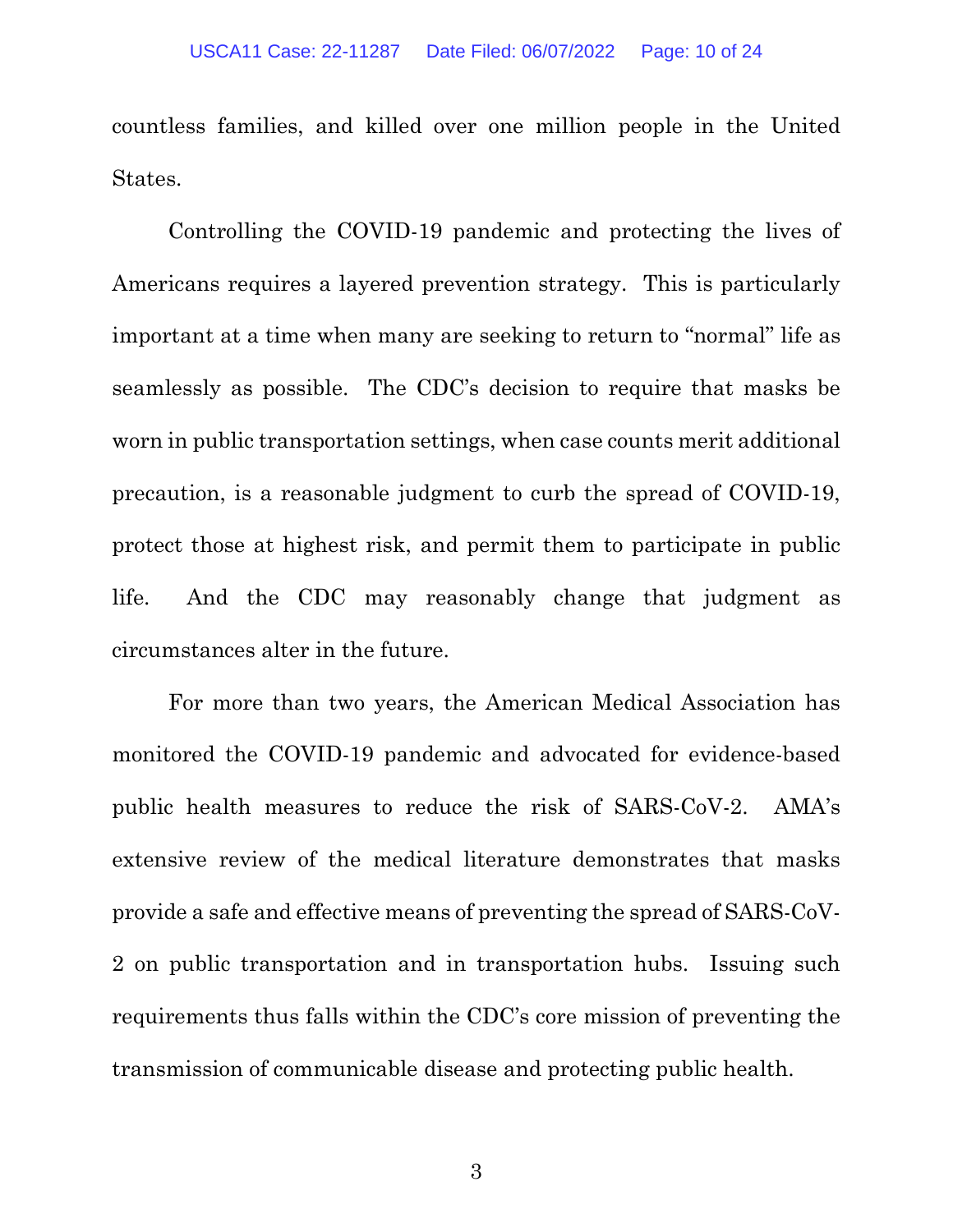#### **ARGUMENT**

#### <span id="page-10-1"></span><span id="page-10-0"></span>**I. COVID-19 poses a severe risk to public health.**

COVID-19 presents a severe risk to public health. Although most people with COVID-19 will experience mild to moderate symptoms, infected individuals can become seriously ill or die at any age. As of June 7, 2022, there have been over eighty-four million confirmed cases of COVID-19 in the United States,<sup>[3](#page-10-2)</sup> leading to more than  $4,745,000$ hospitalizations<sup>4</sup> and over one million deaths—more than thirteen times the number of people in the United States who die from influenza in the average two-year span.[5](#page-10-4)

As these numbers indicate, SARS-CoV-2 is highly transmissible. The original strain was more contagious than the flu, and the Delta variant of SARS-CoV-2, the leading strain for much of 2021, was more than twice as contagious as previous variants.<sup>[6](#page-10-5)</sup> The Omicron variant—

<span id="page-10-2"></span><sup>3</sup> CDC, *COVID Data Tracker* (June 7, 2022), https://bit.ly/3Du7Glz.

<span id="page-10-3"></span><sup>4</sup> CDC, *COVID Data Tracker Weekly Review* (June 3, 2022), https://bit.ly/3EYAdAb.

<span id="page-10-4"></span><sup>5</sup> CDC, *Disease Burden of Flu* (Jan. 7, 2022), https://bit.ly/3ocAuZA.

<span id="page-10-5"></span><sup>6</sup> CDC, *Delta Variant: What We Know About the Science* (Aug. 6, 2021), https://bit.ly/3NuNsxh; Apoorva Mandavilli, *C.D.C. Internal Report Calls*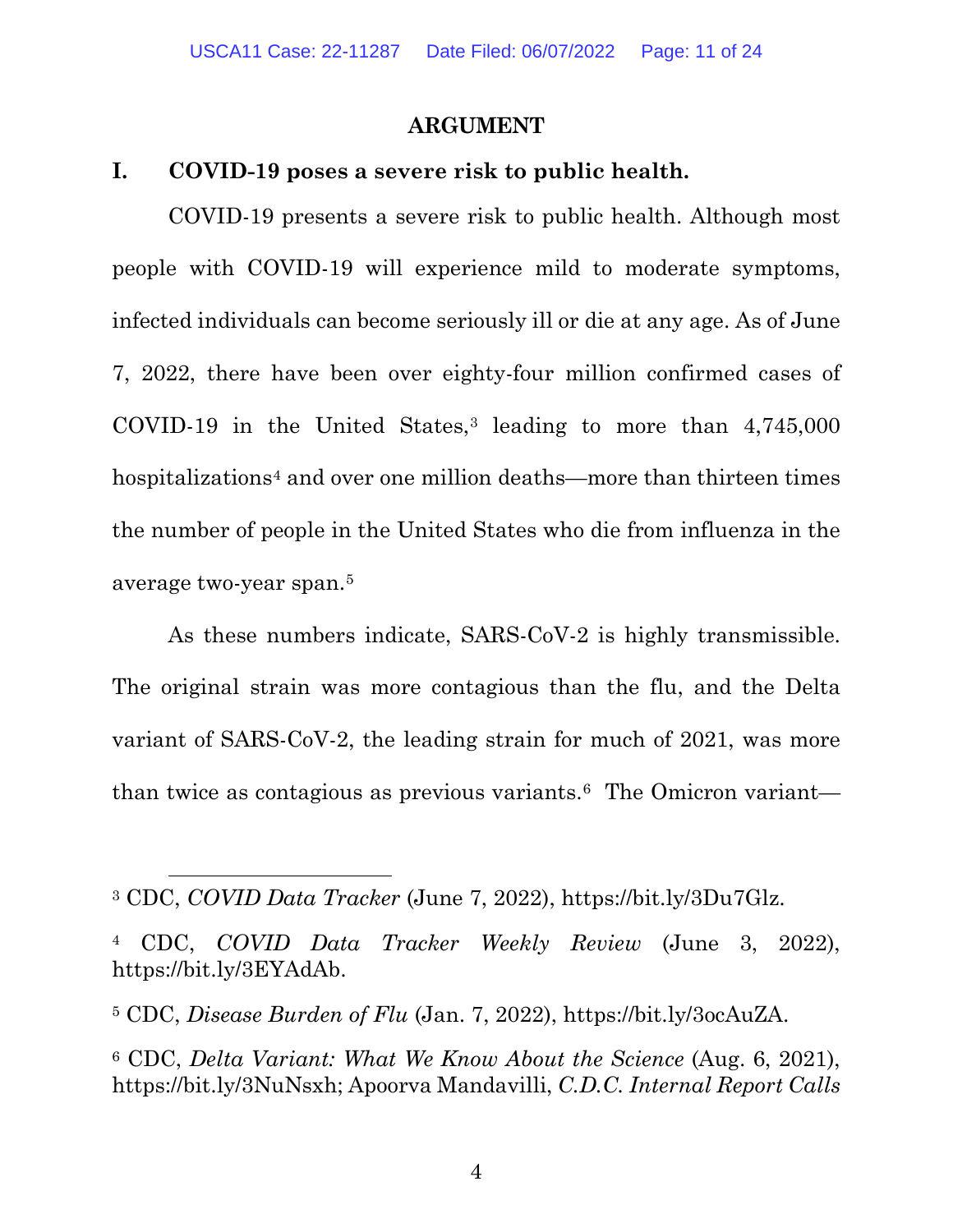which now, through its several subvariants, accounts for essentially 100% of new cases in the United States[7—](#page-11-0)appears to be more contagious still.[8](#page-11-1) Crucially, over 50% of the spread of the virus may be from individuals who have no symptoms at the time of transmission.[9](#page-11-2)

Even those who recover from COVID-19 may experience debilitating symptoms lasting for several months after the acute phase of infection. Estimates of the proportion of people who had COVID-19 who then experience post-COVID conditions or "long COVID" vary. One study has shown that one in five COVID-19 survivors aged 18–64 years, and one in four COVID-19 survivors aged 65 years or older, have experienced at least one incident condition that might be attributable to

*Delta Variant as Contagious as Chickenpox*, N.Y. Times (Jul. 30, 2021), [https://nyti.ms/3EtJXTb.](https://nyti.ms/3EtJXTb)

<span id="page-11-0"></span><sup>7</sup> CDC, *Variant Proportions* (June 7, 2022), https://bit.ly/3gNtqiB.

<span id="page-11-1"></span><sup>8</sup> *See* Smriti Mallapaty, *COVID-19: How Omicron Overtook Delta in Three Charts*, Nature (Mar. 10, 2022), https://go.nature.com/3NEgo5u (noting that those infected with Omicron were more than twice as likely as those infected with Delta to spread the infection to those they came in contact with outside the home).

<span id="page-11-2"></span><sup>9</sup> CDC, *Use of Cloth Masks to Control the Spread of SARS-CoV-2* (Dec. 6, 2021), https://bit.ly/30inWYx.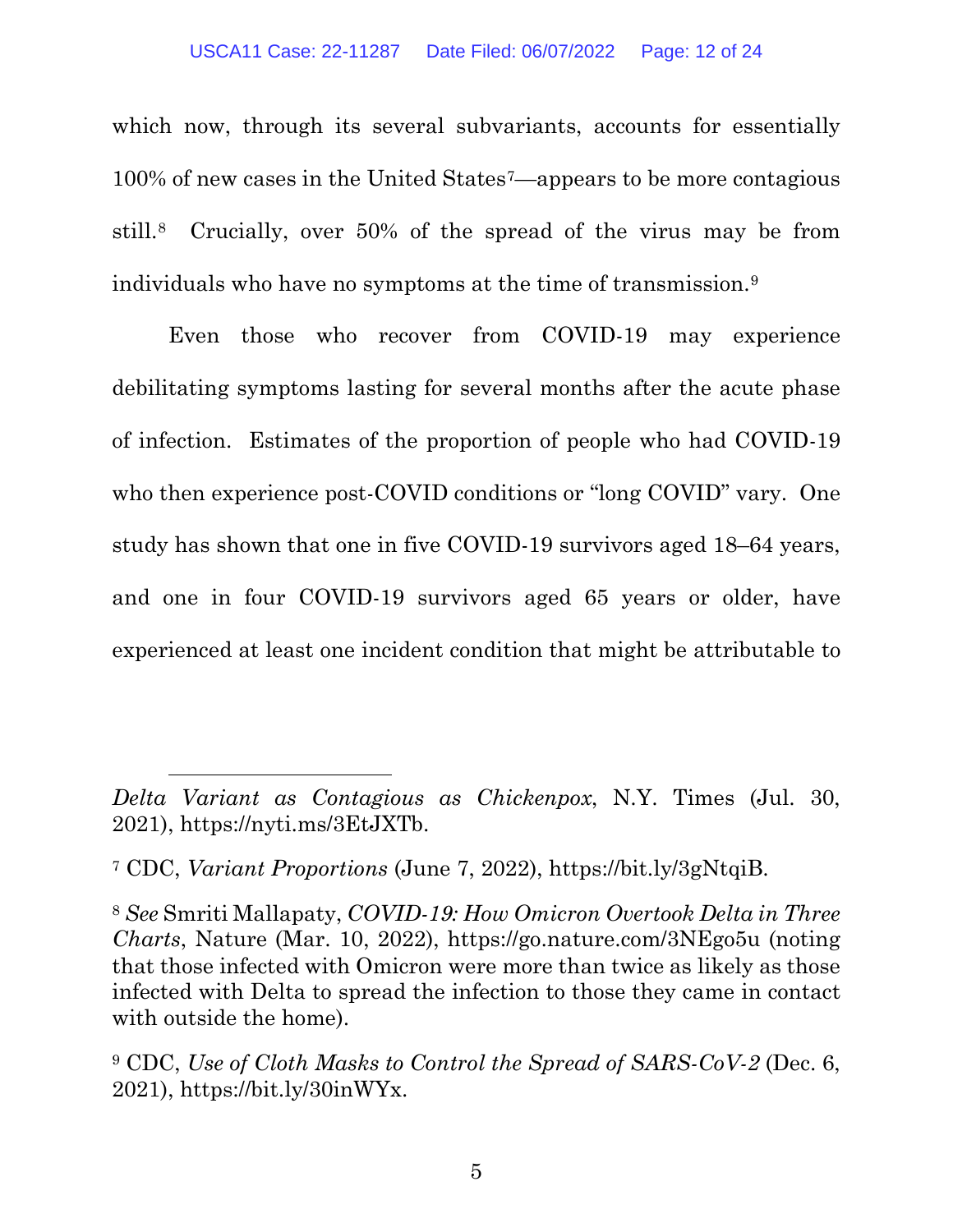previous COVID-19 infection.[10](#page-12-0) A systematic review of fifty-seven studies found that more than half of COVID-19 survivors experienced post-acute sequelae (that is, chronic complications of an acute condition) six months after recovery, including difficulty concentrating, generalized anxiety disorder, general functional impairments, and fatigue or muscle weakness.[11](#page-12-1) Studies also indicate that COVID-19 is associated with increased risk of neurological and psychiatric outcomes.[12](#page-12-2)

The widespread availability of vaccination and, more recently, antiviral treatments, has been instrumental in blunting the worst of this impact and saving lives. Although a comprehensive vaccination program remains the most critical tool to combat the ongoing pandemic, it cannot

<span id="page-12-0"></span><sup>10</sup> Lara Bull-Otterson et al., *Post-COVID Conditions Among Adult COVID-19 Survivors Aged 18–64 and ≥ 65 Years — United States, March 2020–November 2021*, 71 Morbidity & Mortality Wkly. Rep. 713, 714 (2022), https://bit.ly/3xuysJ5.

<span id="page-12-1"></span><sup>11</sup> Destin Groff et al., *Short-term and Long-term Rates of Postacute Sequelae of SARS-CoV-2 Infection: A Systematic Review*, 4 JAMA Network Open e2128568, e2128568 (2021), https://bit.ly/3qskBjR.

<span id="page-12-2"></span><sup>12</sup> Maxime Taquet, et al., *6-Month Neurological and Psychiatric Outcomes in 236379 Survivors of COVID-19: A Retrospective Cohort Study Using Electronic Health Records*, 8 Lancet Psychiatry 416, 417 (2021), https://bit.ly/3DXTbGo.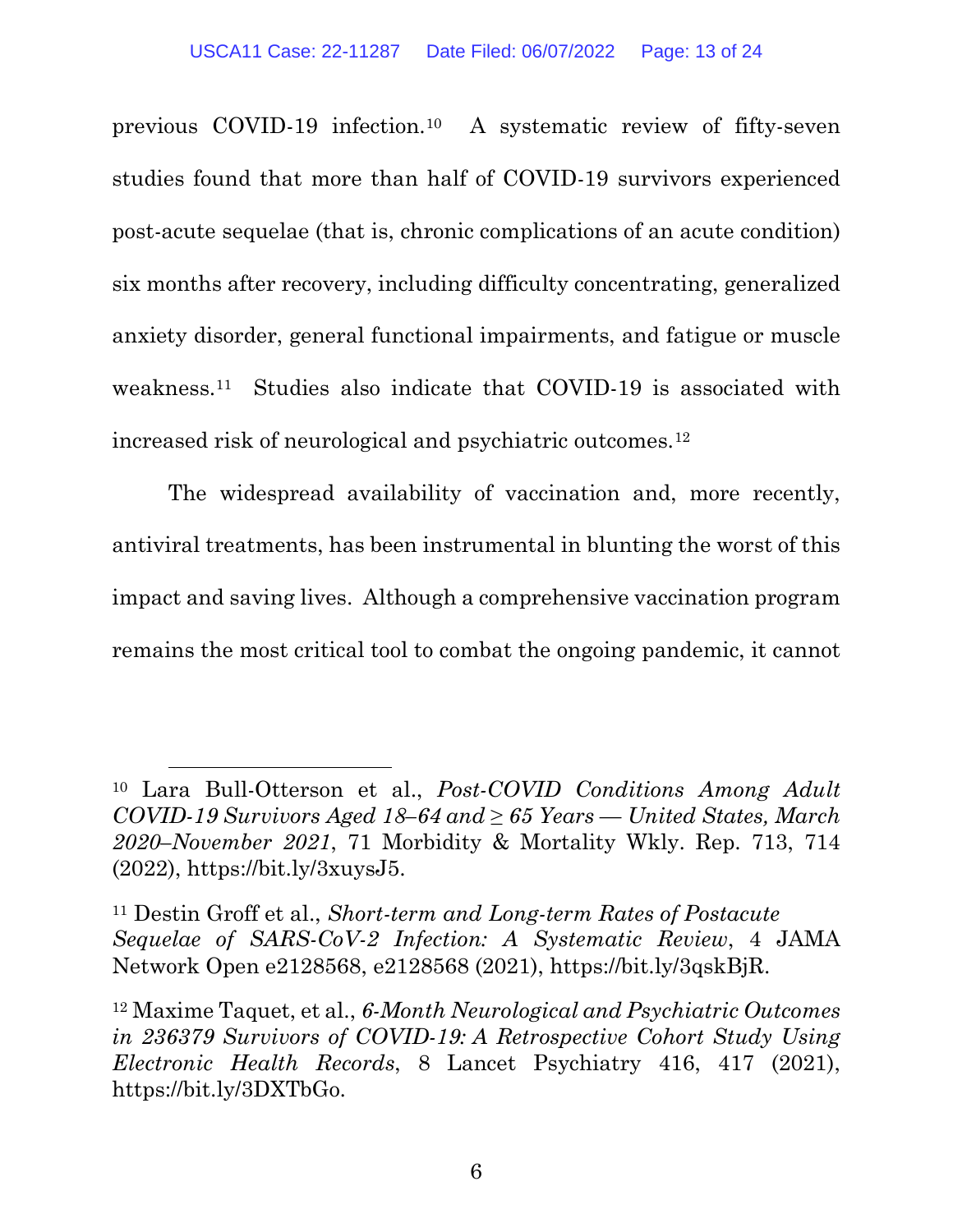protect everyone. Children under five remain ineligible for vaccination,[13](#page-13-0) and some people who are immunocompromised are unable to receive the full benefit of vaccines.[14](#page-13-1) Moreover, although vaccination has been shown to significantly reduce the likelihood of hospitalization and death from COVID-19, it "confers only partial protection in the post-acute phase of the disease," and so "reliance on it as a sole mitigation strategy may not optimally reduce long-term health consequences of SARS-CoV-2 infection."[15](#page-13-2)

<span id="page-13-0"></span><sup>13</sup> Although Pfizer and Moderna are developing vaccinations for children under five, which may be approved as soon as this month, the pediatric dose would still exclude children under six months of age. *See* AMA, *Preliminary findings on COVID vaccine for kids under 5 with Andrea Garcia, JD, MPH* (May 25, 2022) (transcript available at https://bit.ly/3LWAMxC).

<span id="page-13-1"></span><sup>14</sup> *See, e.g.*, Tanaya Shree et al., *CD20-Targeted Therapy Ablates* De Novo *Antibody Response to Vaccination but Spares Preestablished Immunity*, 3 Blood Cancer Discovery 95 (2022), https://bit.ly/3GyTNoQ (finding that, of the patients in a study who had received lymphoma treatment in the six months prior to vaccination, zero developed antibodies from the vaccine).

<span id="page-13-2"></span><sup>15</sup> Ziyad Al-Aly et al., *Long COVID After Breakthrough SARS-CoV-2 Infection*, Nature Med. (2022), https://go.nature.com/3MV0ALI.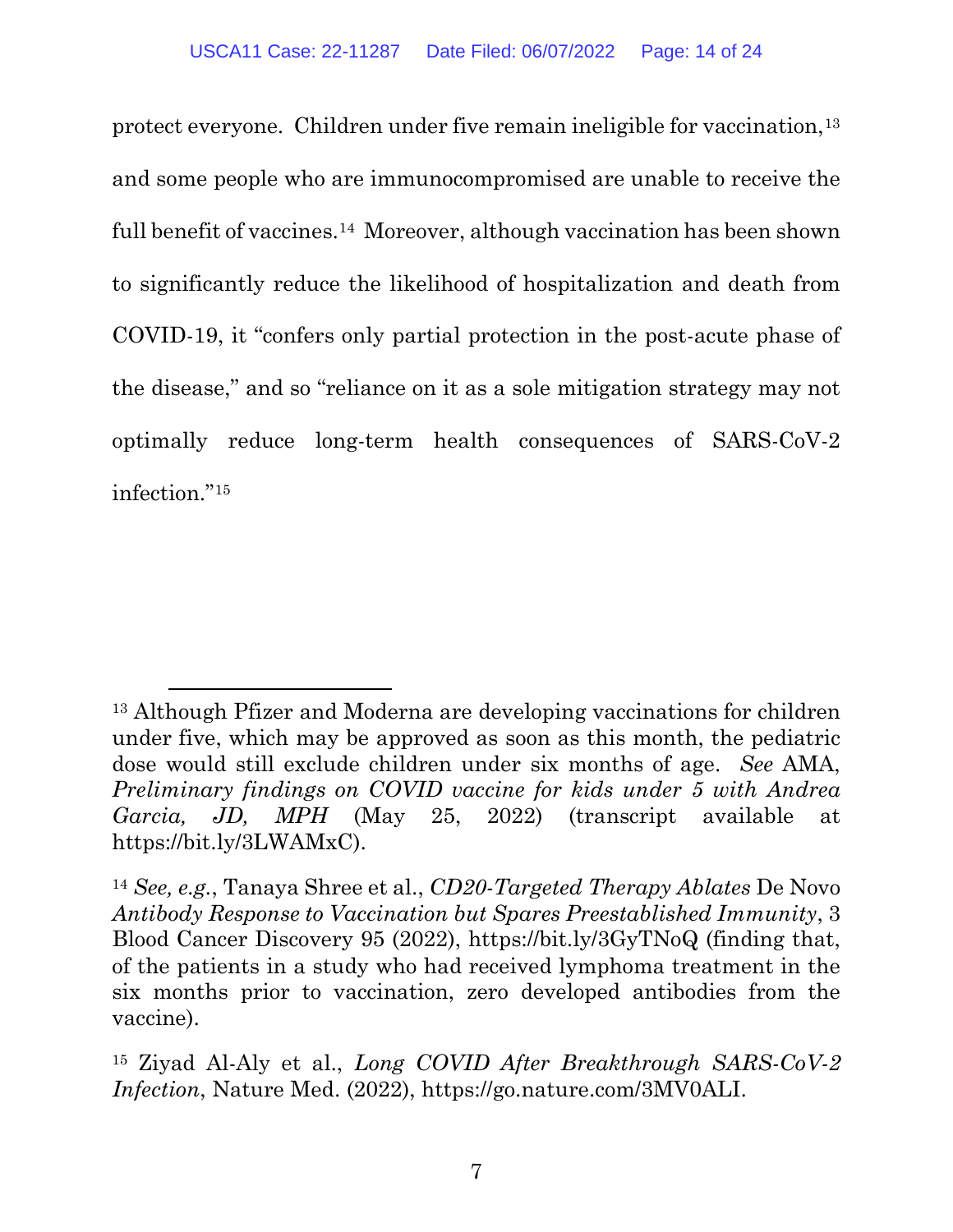## <span id="page-14-0"></span>**II. Masks provide a safe and effective means of reducing SARS-CoV-2 transmission.**

The CDC's reliance on masks to reduce the spread of COVID-19 is a reasonable exercise of scientific judgment. As the CDC has explained, masks "reduce the emission of virus-laden droplets . . . , which is especially relevant for asymptomatic or presymptomatic infected wearers who feel well and may be unaware of their infectiousness to others," and who are "estimated to account for more than 50% of SARS-CoV-2 transmissions."[16](#page-14-1) Research has demonstrated that consistent use of a face mask or respirator (such as an N95 or KN95 mask) in indoor public settings is associated with lower odds of a positive SARS-CoV-2 test result[.17](#page-14-2) The consistent use of any face mask or respirator indoors has been shown to be protective, although the adjusted odds of infection were lowest among people who reported typically wearing an N95 or KN95 respirator, followed by those typically wearing a surgical mask. Moreover, wearing face masks or respirators for source control—that is,

<span id="page-14-1"></span><sup>16</sup> CDC, *Science Brief: Use of Masks to Control the Spread of SARS-CoV-2* (Dec. 6, 2021), https://bit.ly/3utvxOA (citations omitted).

<span id="page-14-2"></span><sup>17</sup> *See* Kristin L. Andrejko et al., *Effectiveness of Face Mask or Respirator Use in Indoor Public Settings for Prevention of SARS-CoV-2 Infection— California, February–December 2021*, 71 Morbidity & Mortality Wkly. Rep. 212, 213 (2022), https://bit.ly/3afYV56.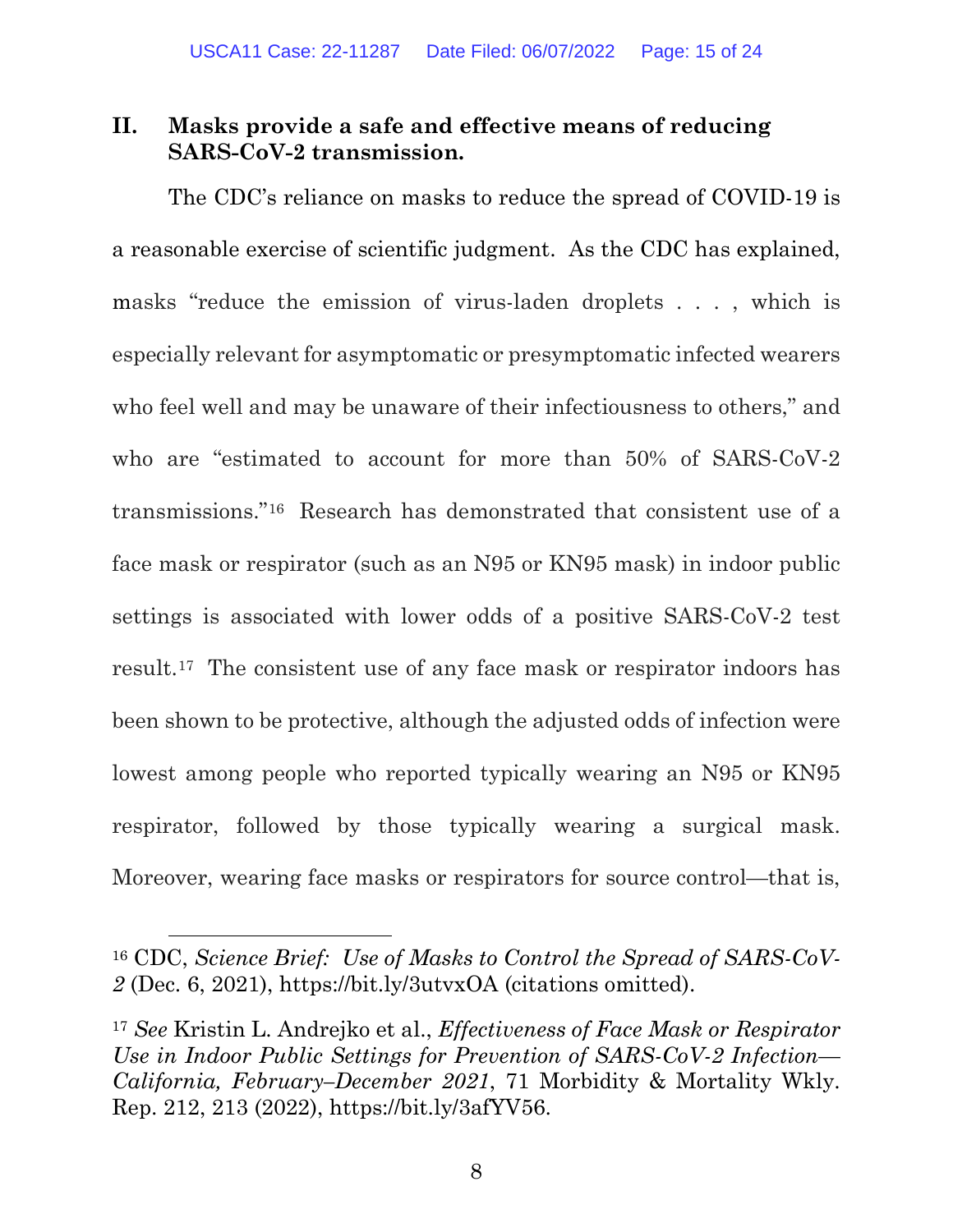in the context of exposure to a person with a confirmed SARS-CoV-2 infection—was associated with similar reductions in risk for infection.[18](#page-15-0) Put simply, if an infected person wears a mask, it reduces their ability to infect others. Data from modeling studies have further demonstrated that "universal masking is the most effective method for limiting airborne transmission of SARS-CoV-2."[19](#page-15-1)

Masks are also widely acknowledged to be a safe method of reducing SARS-CoV-2 transmission. A systematic review of twenty-six studies concluded that "[f]ace masks are safe to use and do not cause significant alterations in human physiology."[20](#page-15-2)

Studies have shown that the efficacy of masks applies specifically to the public transportation setting. One model of an urban bus, for instance, found that if no passengers wore a mask, twenty-six would

<span id="page-15-0"></span><sup>18</sup> Kristin L. Andrejko et al., *Predictors of Severe Acute Respiratory Syndrome Coronavirus 2 Infection Following High-Risk Exposure*, Clinical Infectious Diseases (2021), https://bit.ly/3xkVfI7.

<span id="page-15-1"></span><sup>19</sup> Gholamhossein Bagheri et al., *An Upper Bound on One-to-One Exposure to Infectious Human Respiratory Particles*, 118 PNAS e2110117118, at 7 (2021), https://bit.ly/3thAISD.

<span id="page-15-2"></span><sup>20</sup> Kamil Litwinowicz et al., *Bayesian Network Meta-Analysis of Face Masks' Impact on Human Physiology*, 12 Sci. Reps. 5823, 5823 (2022), https://go.nature.com/3x4Xsri.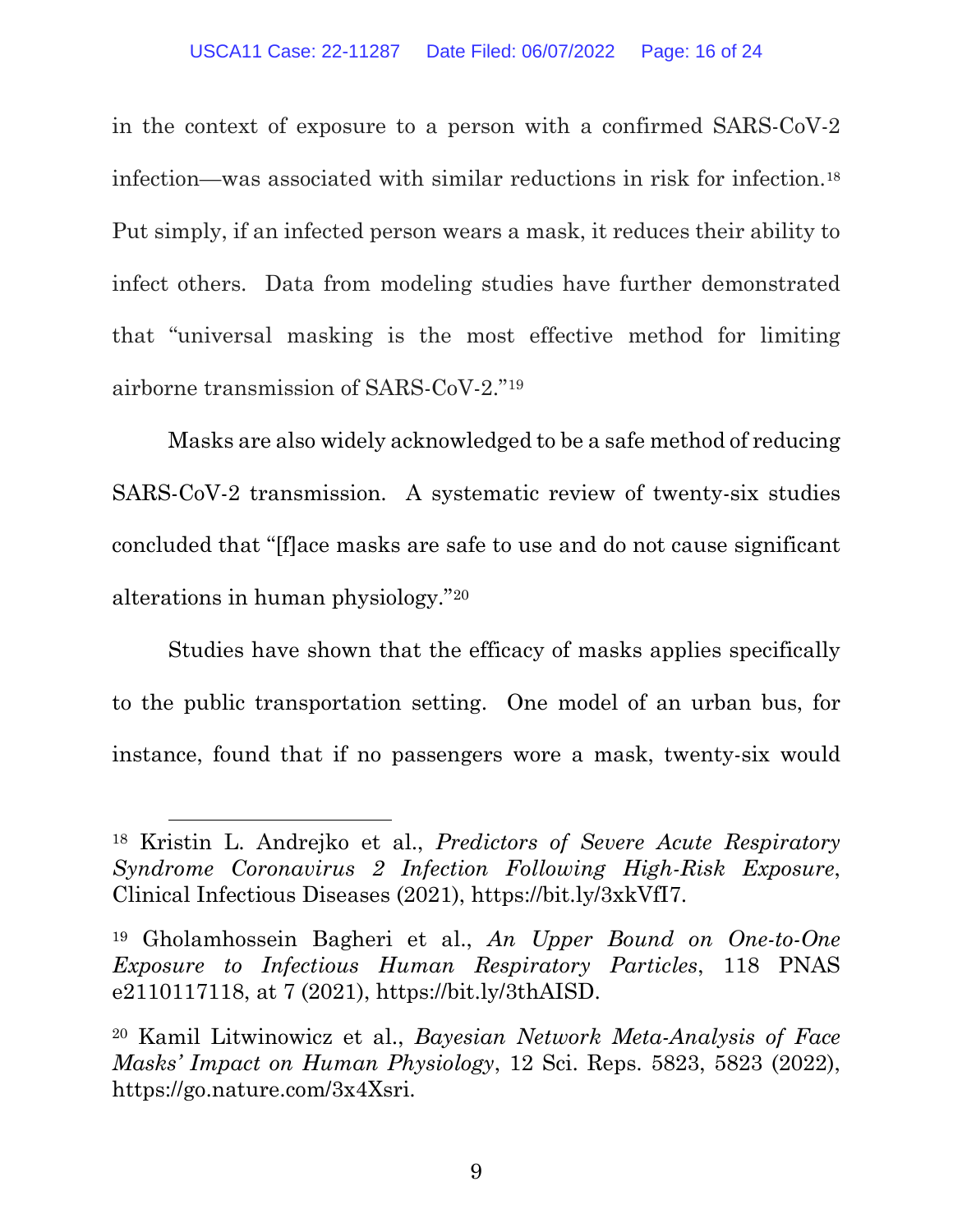become infected during a fifteen-minute ride; if everyone wore a handmade cloth mask, that number would fall to ten; and if everyone wore a surgical mask, it would fall to zero.<sup>[21](#page-16-0)</sup> A simulation of public transport in South Korea concluded that mandatory mask-wearing during peak transit hours reduced infection rates by 93.5%.<sup>[22](#page-16-1)</sup>

Preventing transmission of SARS-CoV-2 in public transportation is a public health issue. In addition to simply reducing the circulation of the virus in the public generally, protecting passengers and transit workers from infection provides people who do not have access to cars, or who cannot drive or walk because of disabilities or age, a lifeline connecting them to necessary medical appointments, groceries, and public services. As a pre-pandemic literature review concluded, "[t]ransportation barriers to health care access are common, and greater

<span id="page-16-0"></span><sup>21</sup> Zhihang Zhang et al., *Disease Transmission Through Expiratory Aerosols on an Urban Bus*, 33 Physics of Fluids 015116-1, 015116-12 (2021), https://bit.ly/38TfNyl. The authors assume a 90% blockage rate for the "surgical masks," which suggests they may have N95-type masks in mind.

<span id="page-16-1"></span><sup>22</sup> Donggyun Ku et al., *Safe Traveling in Public Transport Amid COVID-19*, 7 Sci. Advances eabg3691, at 5 (2021), https://bit.ly/3zajOck.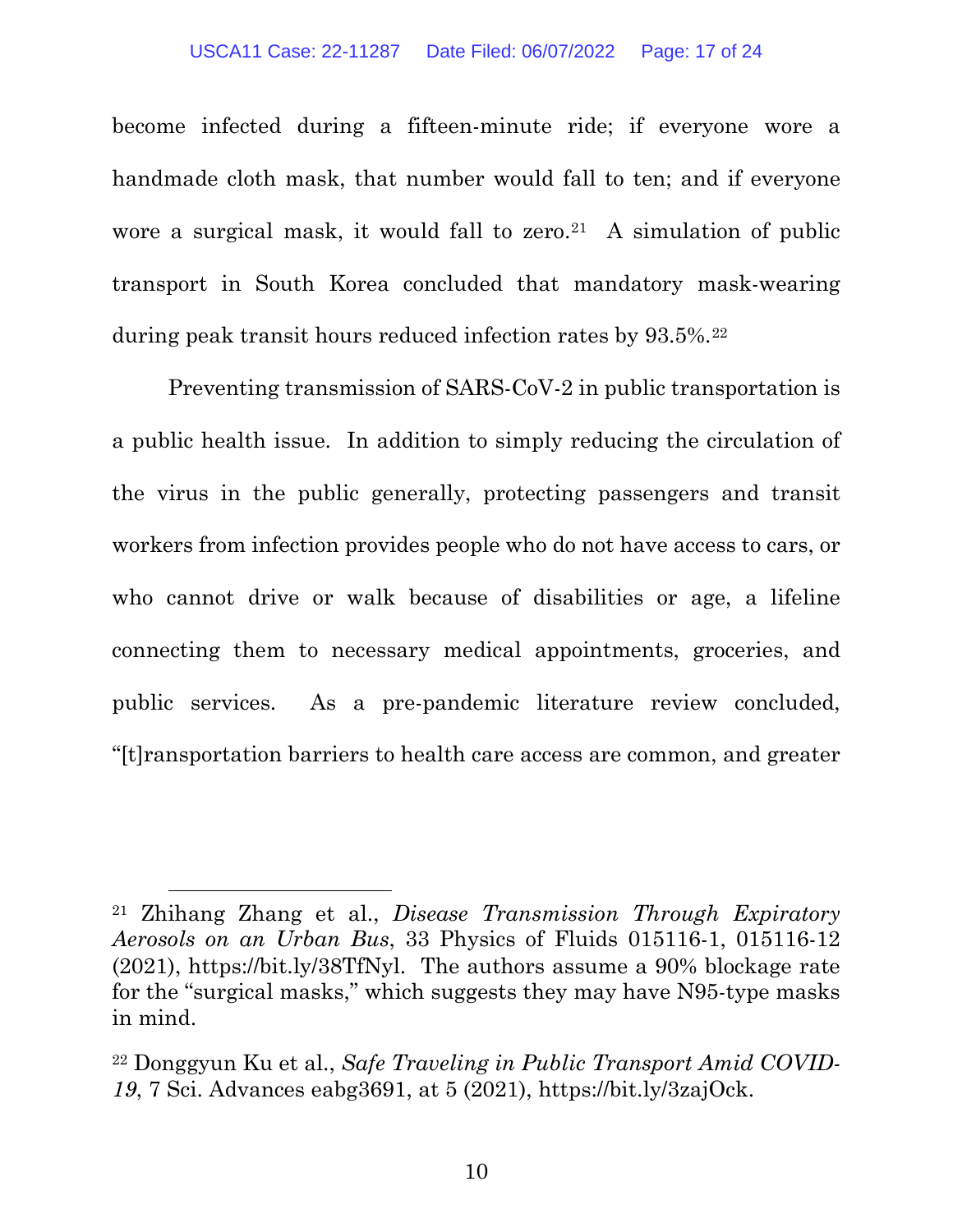for vulnerable populations."[23](#page-17-0) That review found that "[i]n 25 separate studies, 10–51% of patients reported that transportation was a barrier to health care access," resulting in difficulties treating chronic diseases, changing the course of treatment, undertaking preventive interventions, and accessing pharmacies to fill prescriptions.[24](#page-17-1) And the "patients who carry the highest burden of disease face greater transportation barriers."[25](#page-17-2)

The use of masks on public transit reduces some of these barriers by providing people who are at risk of severe illness a safe means to

<span id="page-17-0"></span><sup>23</sup> Samina T. Syed et al., *Traveling Towards Disease: Transportation Barriers to Health Care Access*, 38 J. Cmty. Health 976 (2013), https://bit.ly/3GBHc3X.

<span id="page-17-1"></span><sup>24</sup> *Id. See also* Laura Barrie Smith et al., *The Effects of a Public Transportation Expansion on No-Show Appointments*, 57 Health Servs. Research 472, 480 (2022), https://bit.ly/3PO4V5r (finding that the noshow appointment rate for Medicaid patients dropped by 9.5% (relative to a baseline) after the opening of a nearby light-rail line). Missed appointments in turn affect the entire U.S. health care system—costing an estimated \$150 billion each year. *See* Am. Hosp. Ass'n, *Transportation and the Role of Hospitals* 12 (2017), https://bit.ly/3azMQYz.

<span id="page-17-2"></span><sup>25</sup> Syed, *supra* n. 23.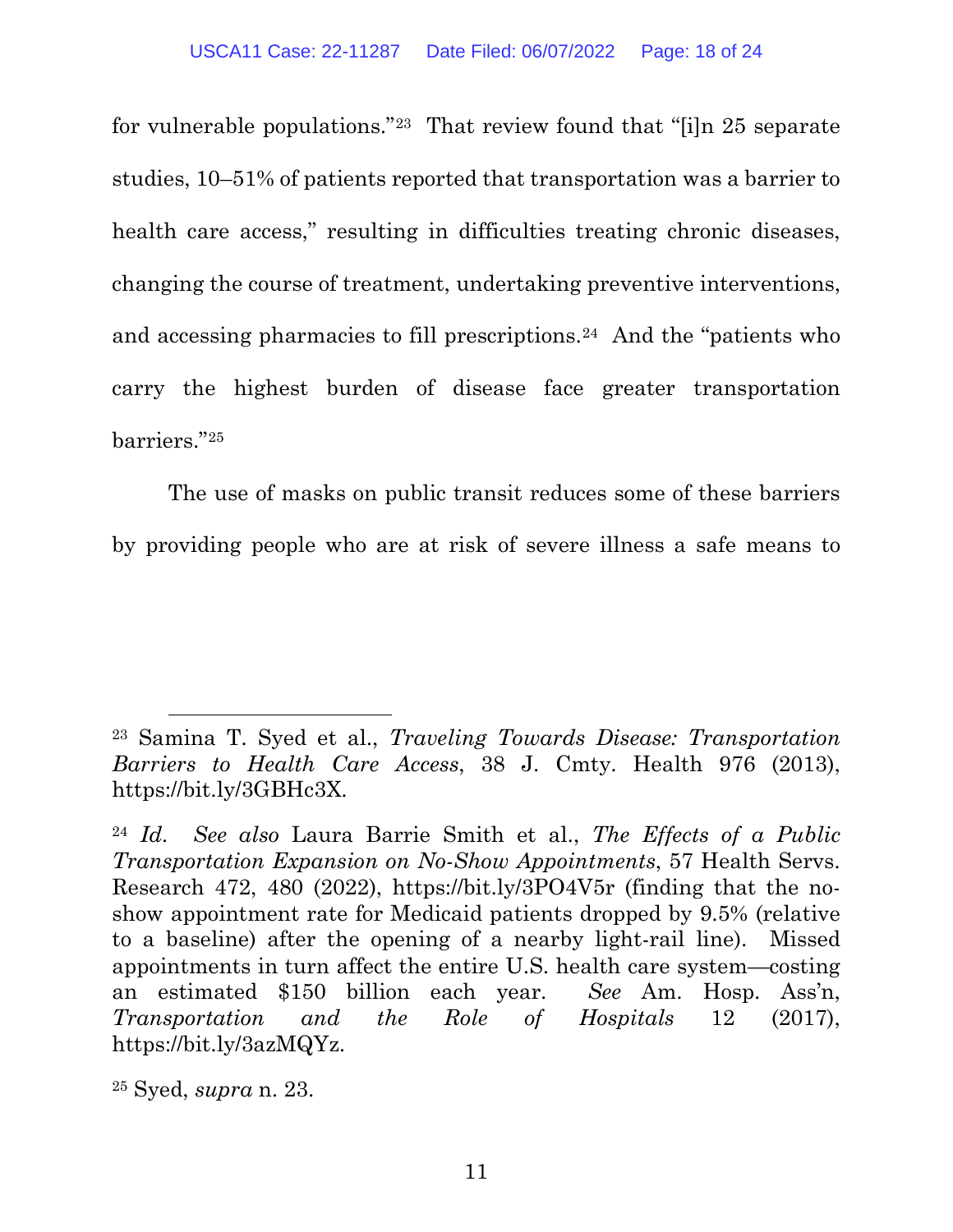access medical care.[26](#page-18-1) But voluntary masking, among those who are at increased risk, provides incomplete protection. As discussed above, the best protection masks provide is in universal masking. Many people who may be at higher risk—including people with certain developmental disabilities, or children under the age of two—cannot wear masks safely,<sup>[27](#page-18-2)</sup> and must rely on the masking of those around them to stay safe. The widespread use of face masks on public transit thus serves to prevent people who are infected from spreading illness, keeping transit accessible to those who rely on it for other aspects of their health.

## <span id="page-18-0"></span>**III. Public health authorities such as the CDC are particularly well placed to make public health decisions under evolving circumstances.**

The CDC should have the latitude to make a reasonable judgment regarding the use of face masks in light of the evidence supporting their efficacy. Given SARS-CoV-2's high transmissibility, public health

<span id="page-18-1"></span><sup>26</sup> One survey has shown that during the first months of the COVID-19 pandemic, as many as one quarter of adults who needed medical care during that period forwent care due to fear of COVID-19 transmission. *See* Kelly E. Anderson et al., *Reports of Forgone Medical Care Among US Adults During the Initial Phase of the COVID-19 Pandemic*, 4 JAMA Network Open e2034882 (2021), https://bit.ly/38YKQsw.

<span id="page-18-2"></span><sup>27</sup> *See* CDC, *Use and Care of Masks* (Feb. 25, 2022), https://bit.ly/3a7NE6y.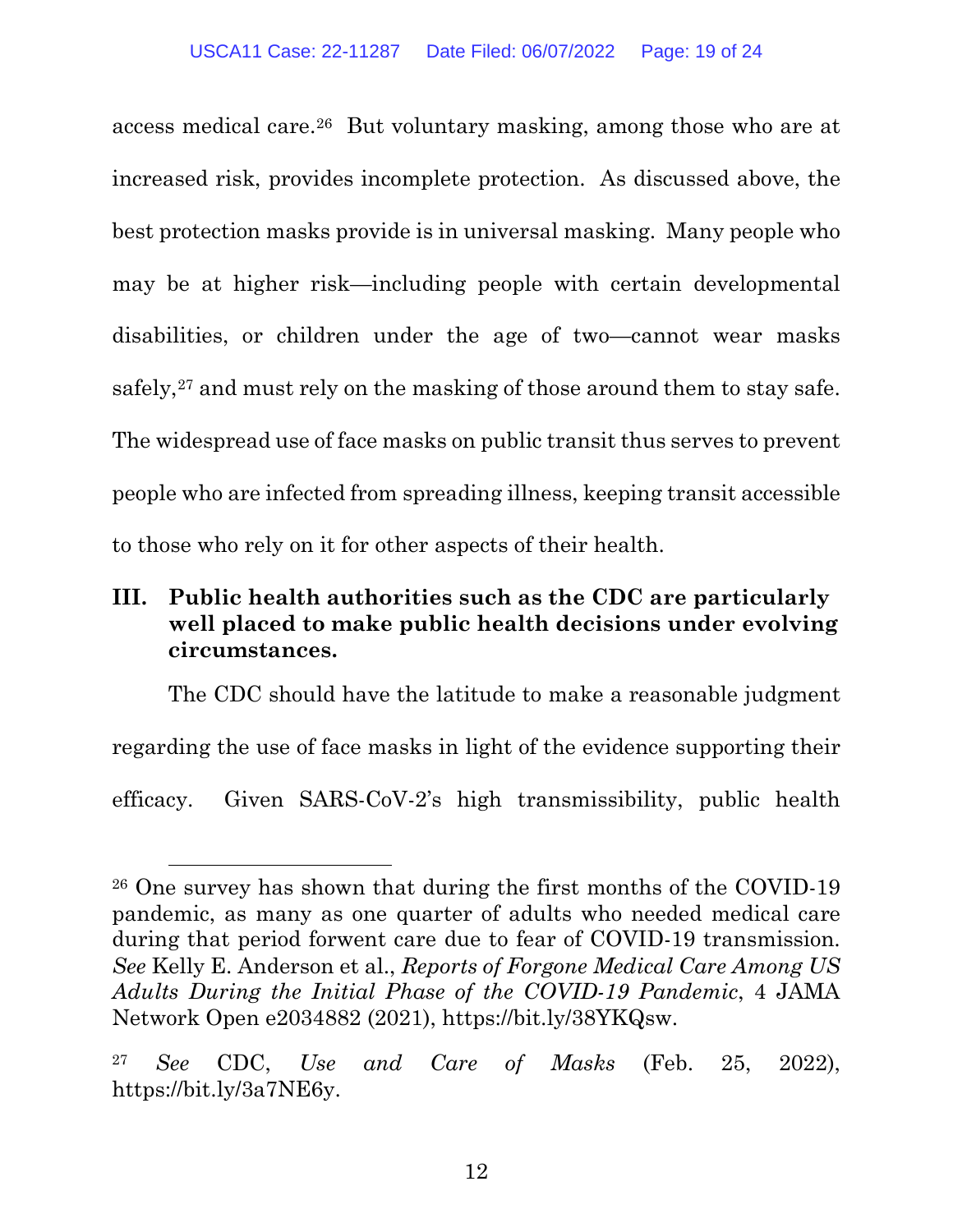conditions can shift rapidly, creating surge conditions before they are readily apparent to the public. For example, when the recent Omicron surge was beginning, around December 18, 2021, the seven-day moving average of cases was 132,692.[28](#page-19-0) Two weeks later, on January 1, 2022, it had more than tripled, to 420,782.[29](#page-19-1) And cases peaked two weeks after that, on January 15, 2022, with a seven-day moving average of 810,420 nearly double the number from two weeks before, and more than six times the number from less than a month before.<sup>[30](#page-19-2)</sup>

Public health authorities must be permitted to take steps commensurate with rising cases. As a former senior advisor for public health in a major metropolitan area put it, public health leaders "must be able to rapidly assess new scientific information and synthesize the key points for different audiences."[31](#page-19-3) During the COVID-19 pandemic,

<span id="page-19-1"></span><sup>29</sup> *Id.*

<span id="page-19-2"></span><sup>30</sup> *Id.*

<span id="page-19-0"></span><sup>28</sup> CDC, *Trends in Number of COVID-19 Cases and Deaths in the US Reported to CDC, by State/Territory* (last visited June 7, 2022), https://bit.ly/3an242U.

<span id="page-19-3"></span><sup>31</sup> Jay K. Varma et al., *5 Skills Public Health Officials Need to Combat the Next Pandemic*, Harv. Bus. Rev. (Dec. 2, 2021), https://bit.ly/34C73dM.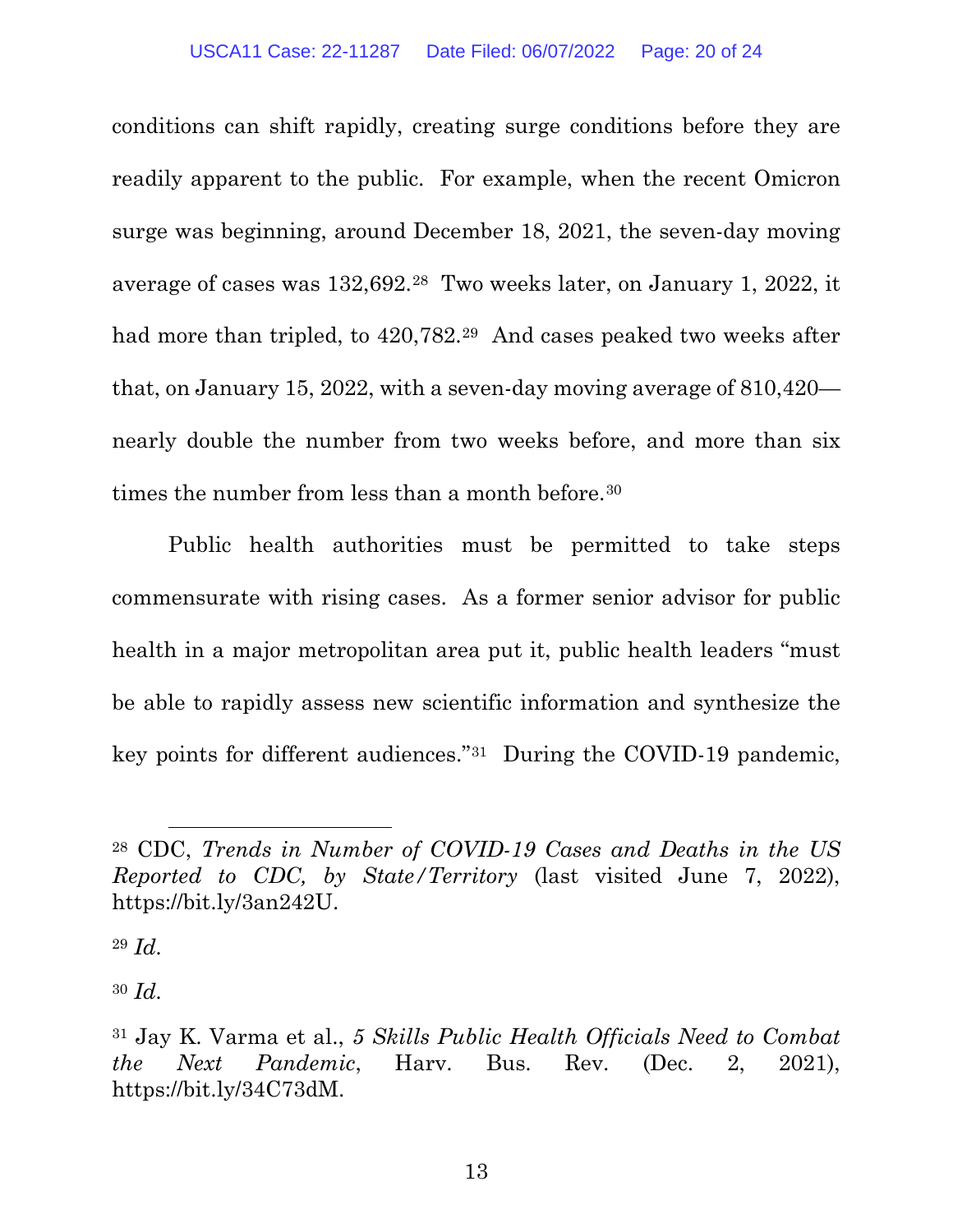#### USCA11 Case: 22-11287 Date Filed: 06/07/2022 Page: 21 of 24

"the volume and velocity of scientific information increased dramatically," so that "there was often not time for outside experts to come to consensus."[32](#page-20-0) This requires public health leaders to "go to the primary source and, in real time, make the best interpretation of the data."[33](#page-20-1) That process requires meaningful expertise, particularly as public health professionals consult cutting-edge studies that have not yet gone through the peer review process, and therefore require additional scrutiny.<sup>[34](#page-20-2)</sup>

The CDC is thus particularly well placed to make determinations about the measures necessary to promote public health in fast-moving circumstances. And in the case of public transit, where people are often moving between communities and even between countries, a broader view that can factor in the spread of COVID-19 beyond one locality is

<span id="page-20-0"></span><sup>32</sup> *Id.*

<span id="page-20-1"></span><sup>33</sup> *Id.*

<span id="page-20-2"></span><sup>34</sup> Indeed, this Court's own COVID-19 safety standards look to the CDC's guidance on masks. *See* Gen. Order No. 53 (11th Cir. Dec. 27, 2021), https://bit.ly/38vLhtU.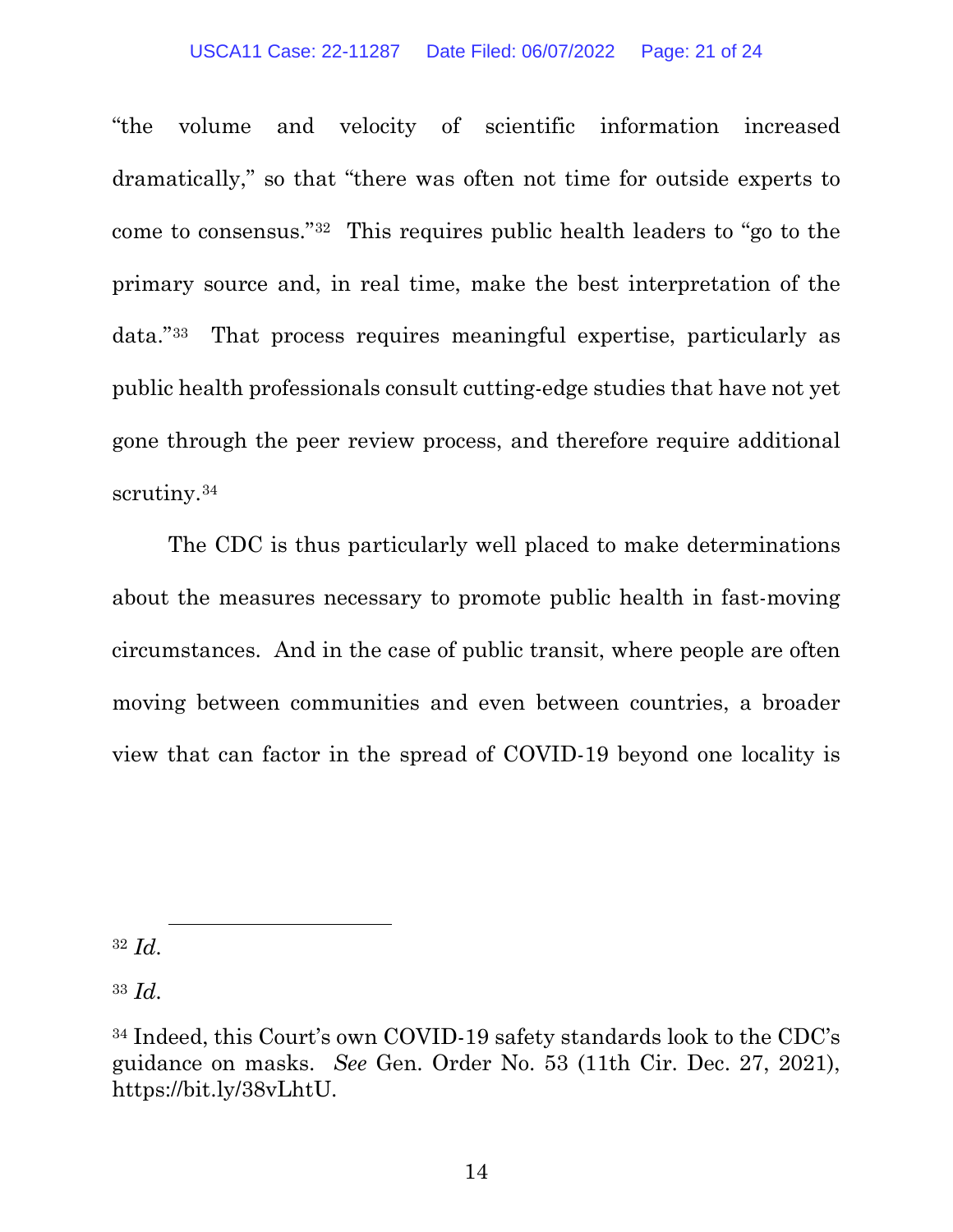uniquely necessary.[35](#page-21-1) The CDC thus requires the ability to exercise its judgment in the face of evolving COVID-19 conditions to fulfill its statutory duties to prevent the transmission of communicable disease.

### **CONCLUSION**

<span id="page-21-0"></span>For the reasons stated above and in Defendants-Appellants' filings, the American Medical Association respectfully urges this Court to reverse the judgment of the district court.

Respectfully submitted,

*/s/ Jessica Anne Morton*  Jessica Anne Morton DEMOCRACY FORWARD FOUNDATION P.O. Box 34553 Washington, DC 20043 (202) 843-1642 jmorton@democracyforward.org

*Counsel for Proposed* Amicus Curiae

<span id="page-21-1"></span><sup>35</sup> *See* 42 U.S.C. § 264(a) (delegating judgment to "prevent the . . . transmission[] or spread of communicable diseases from foreign countries into the States or possessions, or from one State or possession into any other").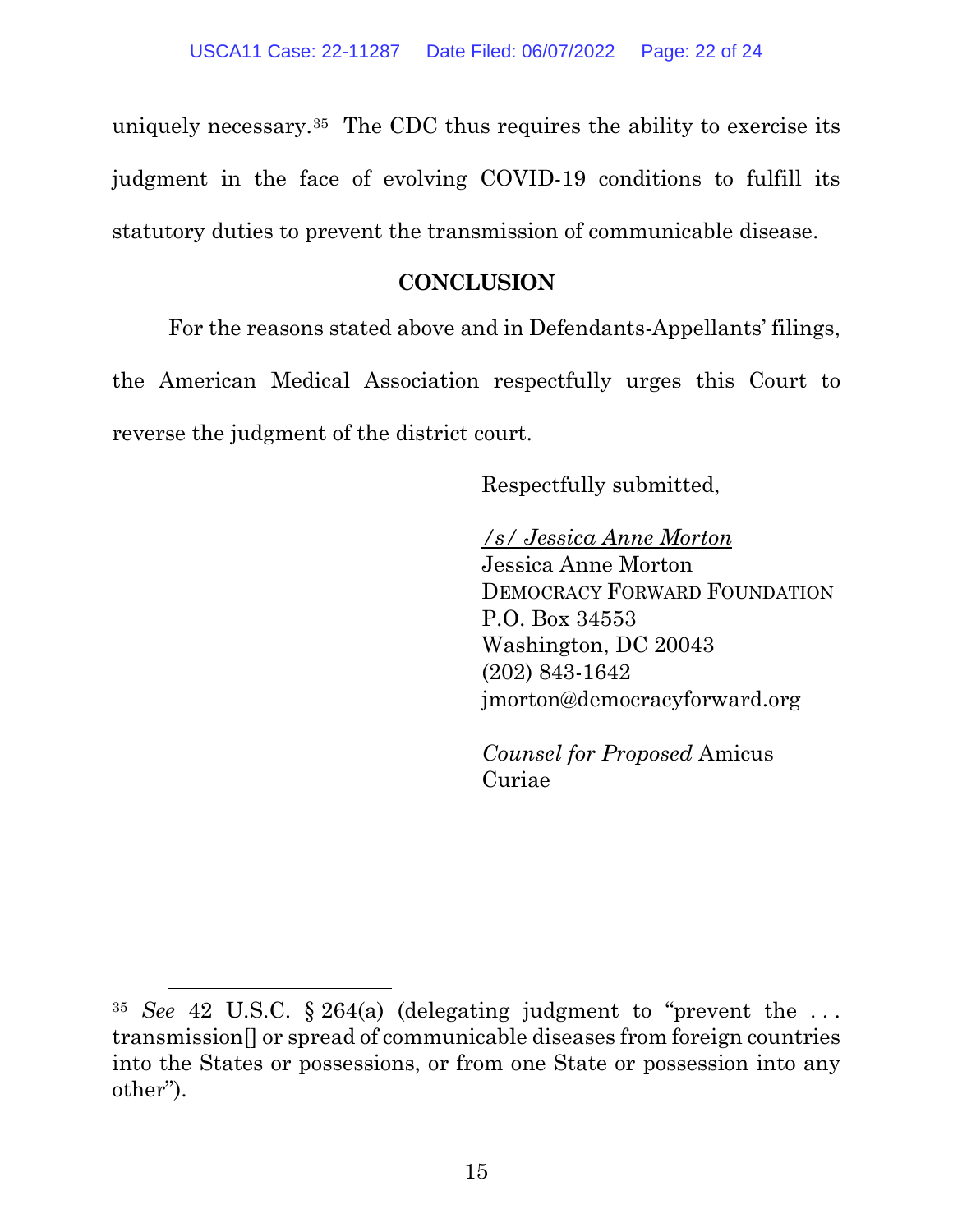### **CERTIFICATE OF COMPLIANCE**

<span id="page-22-0"></span>This document complies with the type-volume limit of Federal Rule of Appellate Procedure 29(a)(5) because, excluding the parts of the document exempted by Federal Rule of Appellate Procedure 32(f), this document contains 2,732 words according to the word count function of Microsoft Word 365.

This document complies with the typeface requirements of Federal Rule of Appellate Procedure 32(a)(5) and the type-style requirements of Federal Rule of Appellate Procedure 32(a)(6) because this document has been prepared in a proportionally spaced typeface using Microsoft Word 365 in 14-point Century Schoolbook font.

### */s/ Jessica Anne Morton*

Date: June 7, 2022